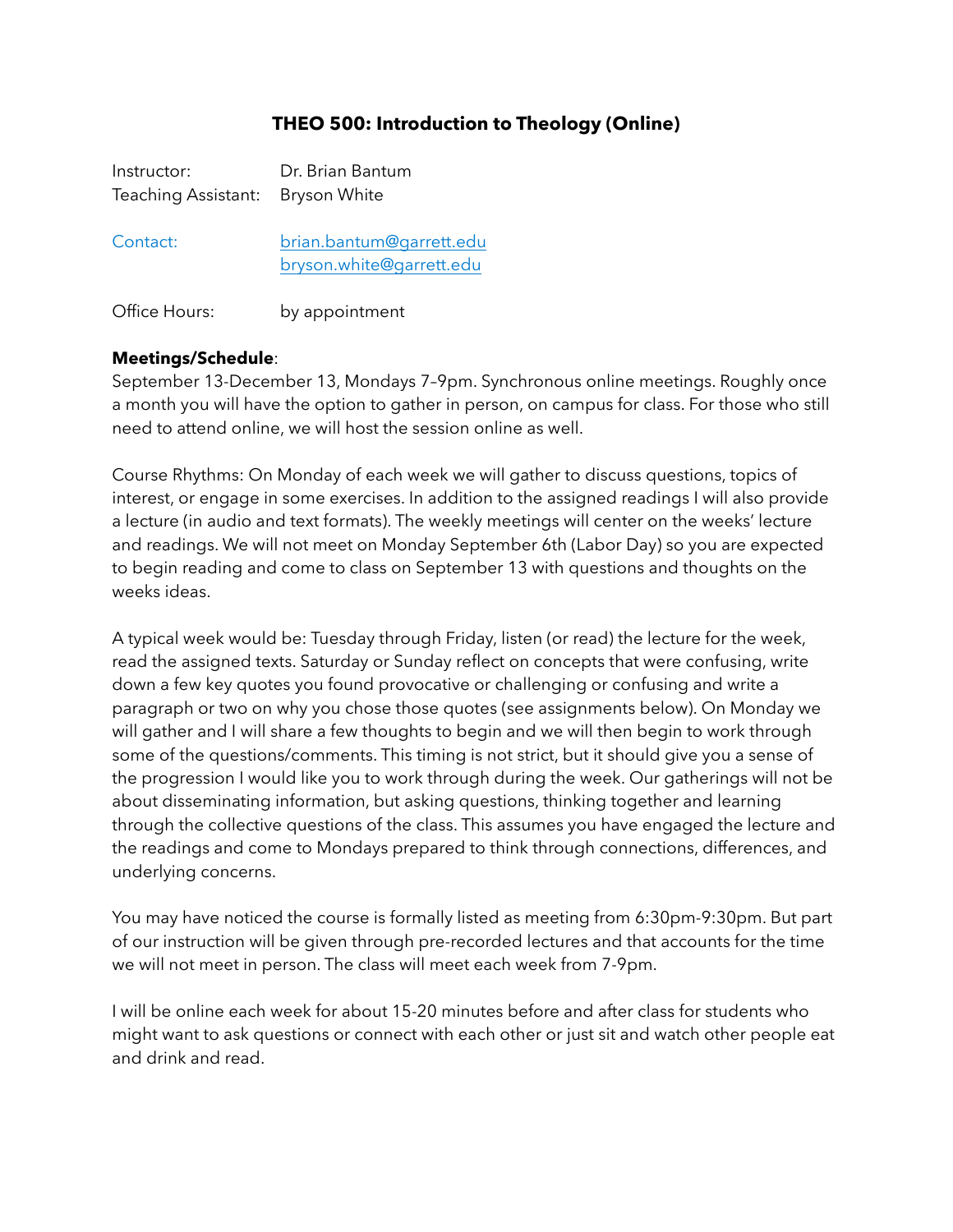I will be available for "office hours" by appointment throughout the semester. Email me to arrange a time.

## **Course Description:**

Christian theology is the purposeful reflection upon God and God's world. Our beliefs about who God is (or is not) are bound to the way we live and who we live among. Theology shapes us as we struggle to discern the meaning of our lives in relationship to God, to one another, and to creation itself. This course serves as a starting point in exploring the questions, approaches and themes of systematic and constructive theologies.

By *systematic* I mean there is an interrelationship between the beliefs and doctrines that shape Christian faith. Sometimes these doctrines are explicit and sometimes they are implicit. But our faith and lives as disciples are animated by how we describe who God is, what we believe creation to be, what are human beings, what has gone wrong in our world and what does God do to "save" or "heal" or "restore" or "judge." Depending on the phrase we associate with salvation we already see implicit assumptions about who God is and what's gone wrong. Systematic theology is the process of thinking about these interrelationships with respect to who we believe God to be, and who we believe our ourselves to be.

By *constructive* I mean that theology is not simply a process of describing what others have said, the systems that some traditions or denominations or believers have articulated over time. While there are many ways of describing constructive theology, my invocation of thee term implies that theology is a creative and co-creative process. Theology is a way of being and a way of describing that draws from the descriptions, problems, formulas, and performances of theology that precede, but also speaks from its moment. In this speaking, we draw from the artists, theories, sciences, and histories that help us to describe our moment more faithfully and then discern what it might mean to say that God is acting and present in our moment.

And by *theologies* I mean that descriptions of God working in this world are always multiple. Sometimes they intersect, sometimes they are in conversation, and sometimes they are in opposition. If we confess that our God is transcendent, that God is one who cannot be known or captured within our language or knowledge or experience, then we might begin to open ourselves to all of these descriptions as offering us an insight into who God is. And yet we are also confronted by a God who brings *a* people into being, who is called by *a* name, who has a particularity, a personhood. How do we begin to discern who God is in the midst of this transcendence and personhood?

Throughout this course we will examine theology through many of the central doctrines of Christian confession (God, creation, humanity, the fall, Christology, etc.), attending to various treatments (or lack of treatment) of these doctrines, and the historical development of early creeds and confessions.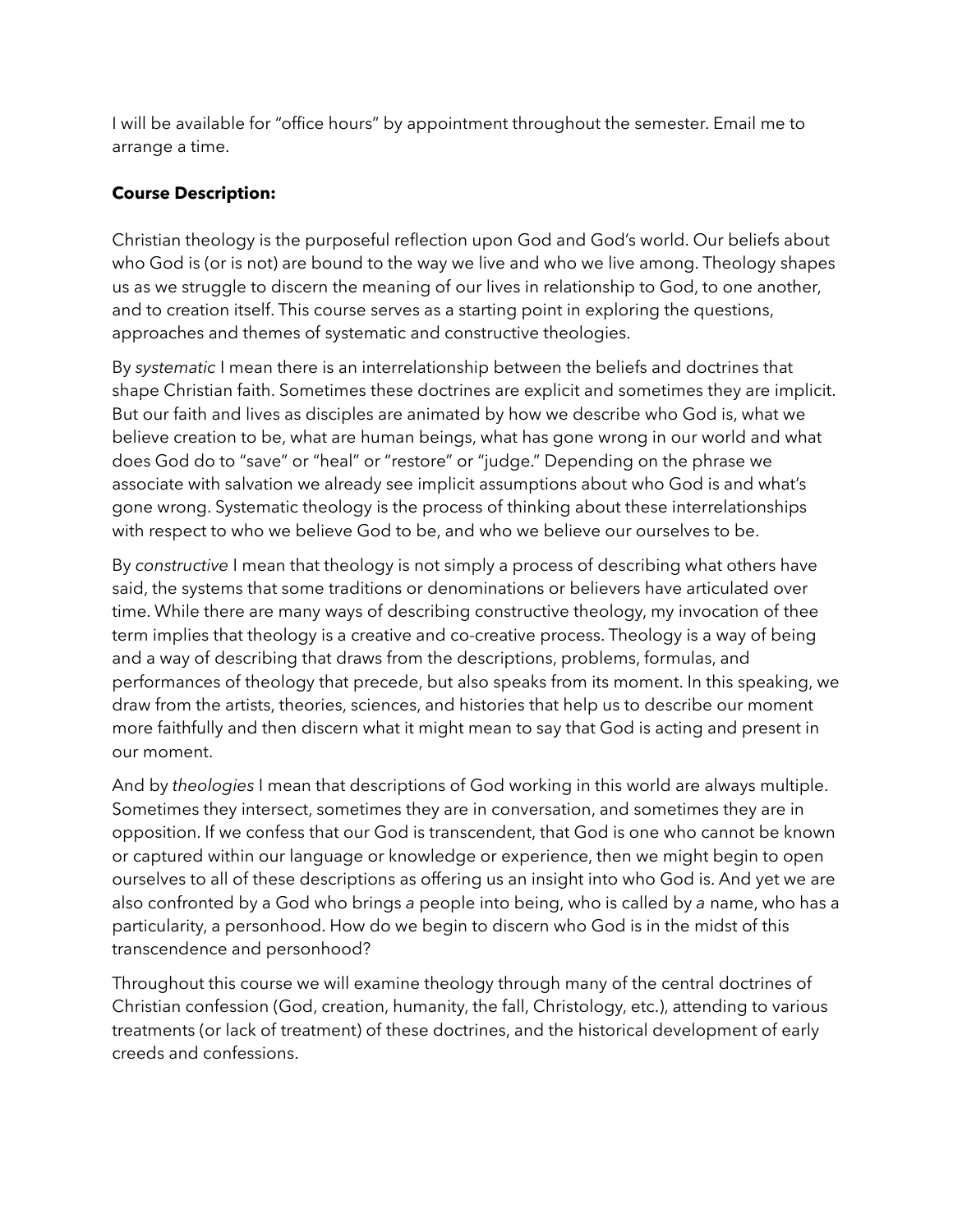In addition to comparing theological claims and descriptions we will also endeavor to construct or speak of God and God's world in light of these descriptions, asking how our theological work might contribute to drawing people into a deeper sense of God in their midst. In this class students will:

-Examine differences and similarities in various theological systems/descriptions.

-Identify interrelationships between doctrinal claims within theological systems.

-Understand theological ideas as having a history and examining several examples, particularly regarding Christology.

-Draw upon theological descriptions to articulate an emerging constructive/systematic theology

## **Reading/Texts**

- Pamela Lightsey. Our Lives Matter: A Womanist Queer Theology. Eugene; Pickwick, 2015 [isbn: 978-1498206648; Amazon, \$18.00]
- Dorothy Soelle. *Thinking About God: An Introduction to Theology.* Eugene, OR: Wipf and Stock, 2015 [isbn: 978-1498295765, Amazon, \$18.59]
- Brian Bantum. The Death of Race: Building a New Christianity in a Racial World. Minneapolis: Fortress Press, 2016. [isbn: 978-1506408880, Fortress, \$16.99]
- Additional readings will be available on Moodle

## **Grading/Assignments**

Weekly Quotes and Questions (20%): Each week you will be responsible for identifying at least two quotes that speak to the central question of the week. These passages might be particularly difficult, or enlightening. Post these quotes along with a brief description of why you chose those passages (100-150 words) and a question that you have about the passage, or that arises from those passages. Q/Q's are due Monday night of each week by 5pm. On Tuesday our discussion session will be centered primarily on the questions/issues you raise in your forum posts. Posts are graded on a credit/no credit basis. 12 posts=95; 11 =85; 10 =75;  $9 = 65$ ; 8=55.

Critical Pastoral Response (40%): The midterm assignment will provide an opportunity to examine three theologians and their understand of a single theological doctrine. The aim here is to consider how their "system" hangs together, what problems it tries to address, and what it begins to point to in terms of who God is and what the Christian life ought to look like.

Visual Theology Projects (40%): The visual theology project will guide you through a series of exercises that ask you to connect critical reflection on theological concepts with reflective practices of creation and meditation. These exercises will not be graded on "artistic" ability,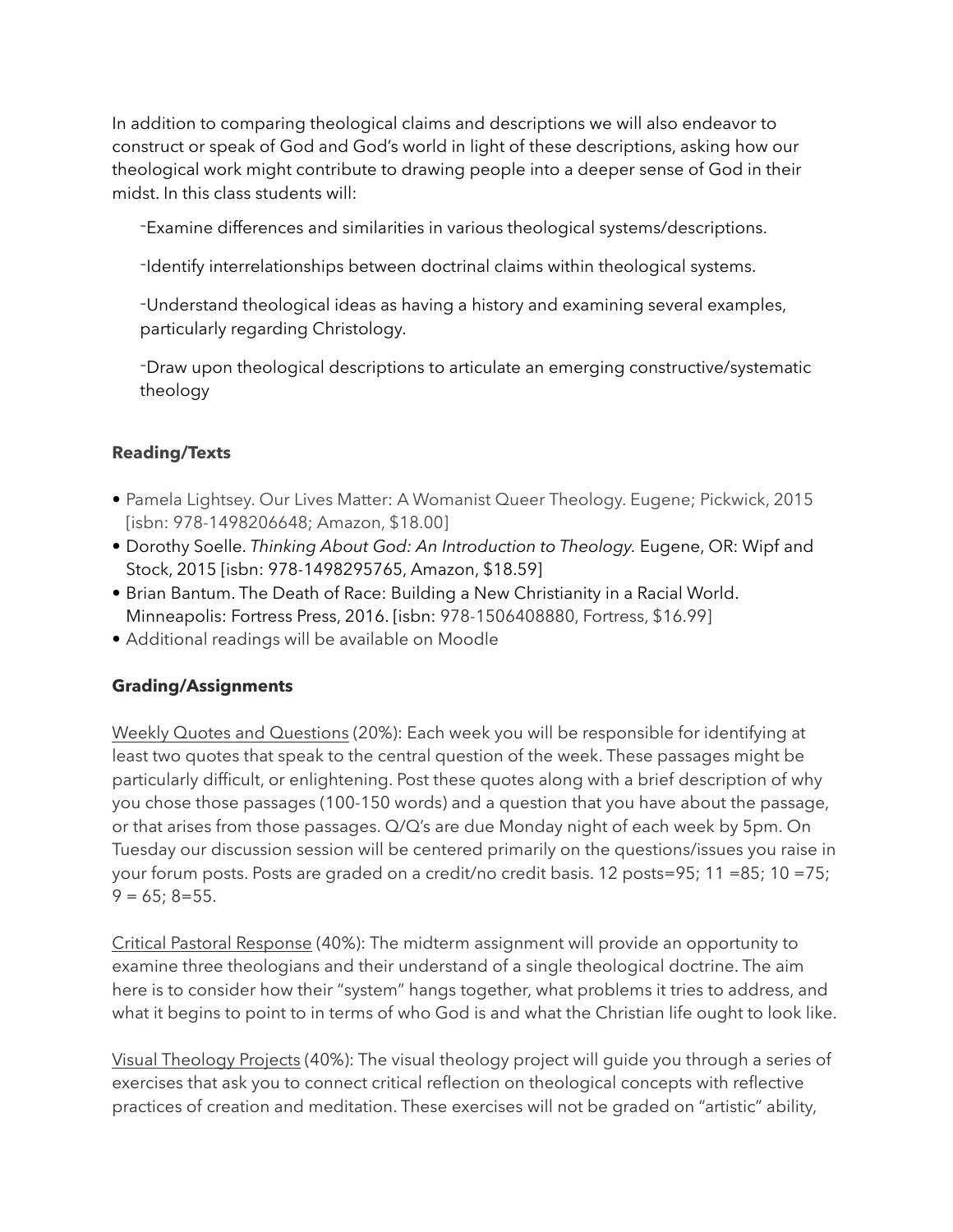but rather the quality of reflection and connections demonstrated, and how those reflect an understanding of critical concepts. More information will follow in the coming weeks. Due December 13.

#### **Schedule**

On September 8th we will begin with a brief welcome and introduction to the course, assignments, structure, etc. Each week you will be asked to a) listen to a brief lecture posted to Moodle, b) read the assigned texts for the week and c) prepare two quotes and a question that the readings or lecture raised for you.

*\*the readings may change based on availability of texts due to library closure. We will keep everyone posted with at least two weeks notice if there are any changes.* 

#### *Week 1 (September 13-*

Central Question: What is theology? What shapes our ideas about God?

*Readings:*  Soelle, Ch. 1-4 Oduyoye, Ch. 2 Lightsey, Ch. 1

*Week 2 (September 20)* What is Theology (cont.): Theology and Identity

> Readings: Bantum, Ch. 1 W.E.B. DuBois, *Souls of Black Folk*

*Week 3 (September 22)*  Central Question: Who is God?

> Readings: Barth, "The Jewish Problem and the Christian Answer" Bantum Ch. 1 Oduyoye, Ch. 3 Lightsey*,* Ch. 4

*Week 4 (September 27)* Central Question: What is creation? Who is the one who creates?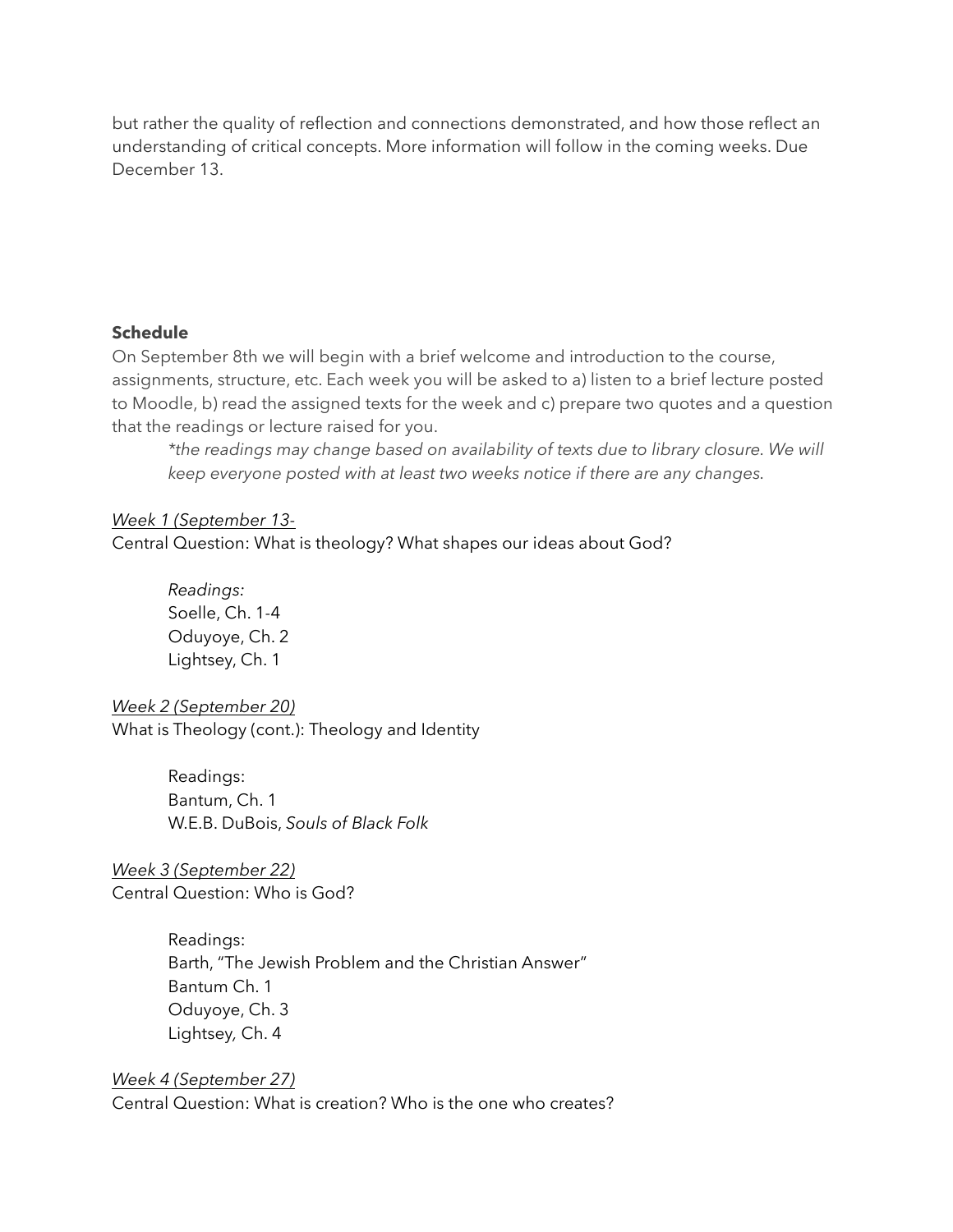Readings: *Deloria, "The Problem of Creation"* Curtice, Ware, "The God Who Creates"

*Week 5 ( October 4) Central Question: One God, Three Persons?*

> Readings: Nicene Creed Tanner, "Trinity"

#### *Week 6 (October 11)* Central Question: What is the human being?

Readings: Bantum Ch. 2 Lightsey, Ch. 7 Soelle, Ch. 5

#### *Week 7 (October 18)*

Central Question: What happened to God's good creation? What went wrong?

Readings: Bonhoeffer, "The Fall" Bantum, Ch. 3 Soelle, Ch. 6 Lightsey, Ch. 2-3

*Week 8 (October 25)* Central Question: What child is this? Who is Jesus?

> Readings: James Cone, "Black Power and Black Theology" Howard Thurman, "Jesus and the Disinherited" Oduyoye, Ch. 4 Bantum, Ch. 4 Soelle, Ch. 7-8

*Week 9 (November 1)*

Central Question: How does Jesus save? What is salvation?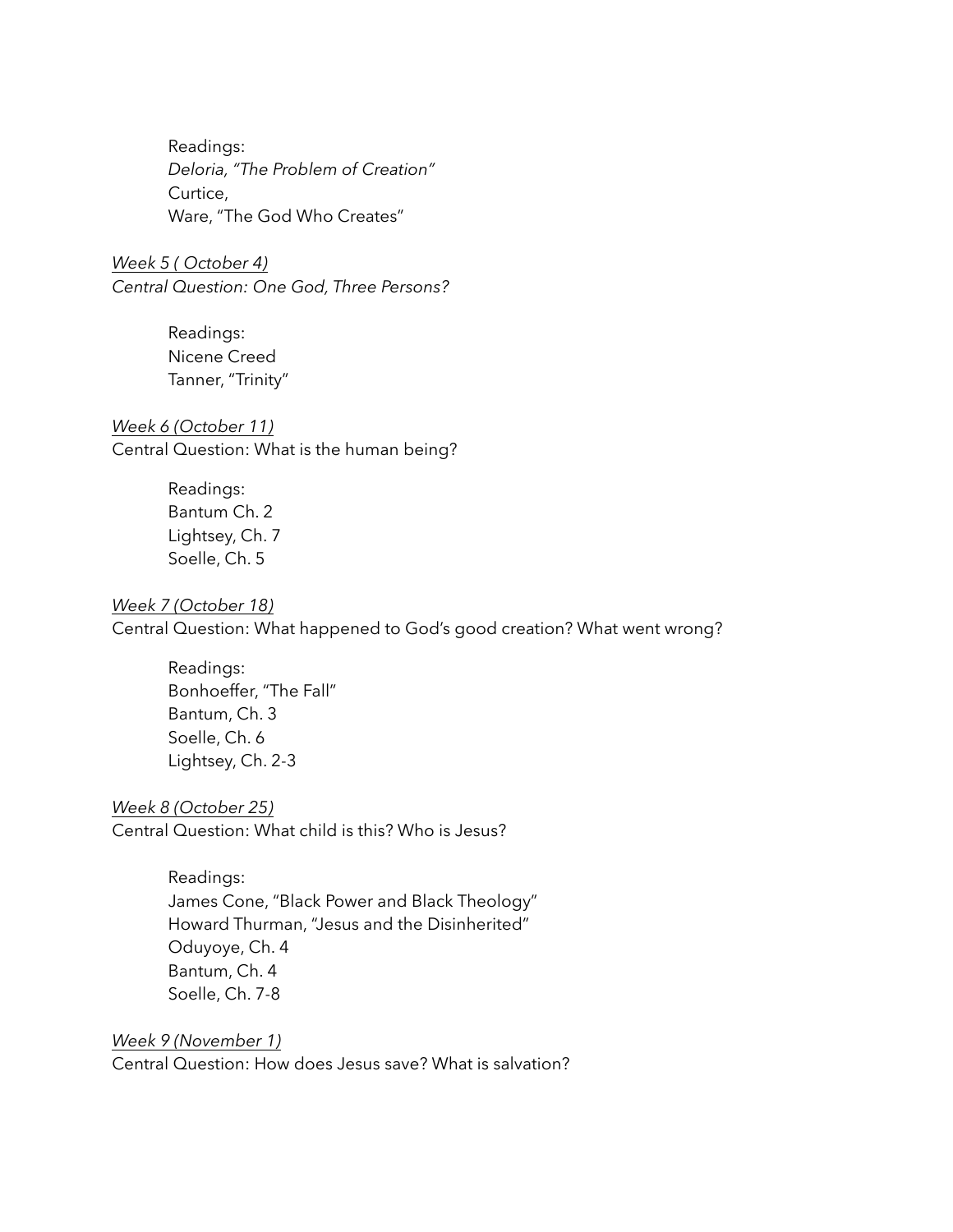Readings: Turman, "Womanist Christologies" Ireneaus Miles, Early Church Christologies Athanasius, *On the Incarnation* Thurman*, "Love"*

*Week 10 (November 8)* Central Question: Redemption of death

> Readings: Bantum Ch. 5 Bonaventure, *Tree of Life* Oduyoye, Ch. 3 Soelle, Ch. 11

*Week 11 (November 15)* Central Question: Resurrection. What of our bodies? New creation?

> Readings: Oduyoye, Ch. 8 Bantum Ch. 6

### *Week 12 (November 22) (no class, break)*

There are no assignments for this week. Rest, walk, catch up on work, get ahead on work, breathe, enjoy.

#### *Week 13 (November 29)*

Central Question: What is the church? What is this new creation?

Readings: Oduyoye, Ch. 6 Bantum Ch. 7-8 Soelle, Ch. 12-13

### *Week 14 (December 6)*

Central Question: What are the ways we participate in this new creation?

Readings: Soelle, Ch. 14 Bonhoeffer, On Baptism Mennonite Confession of Baptism